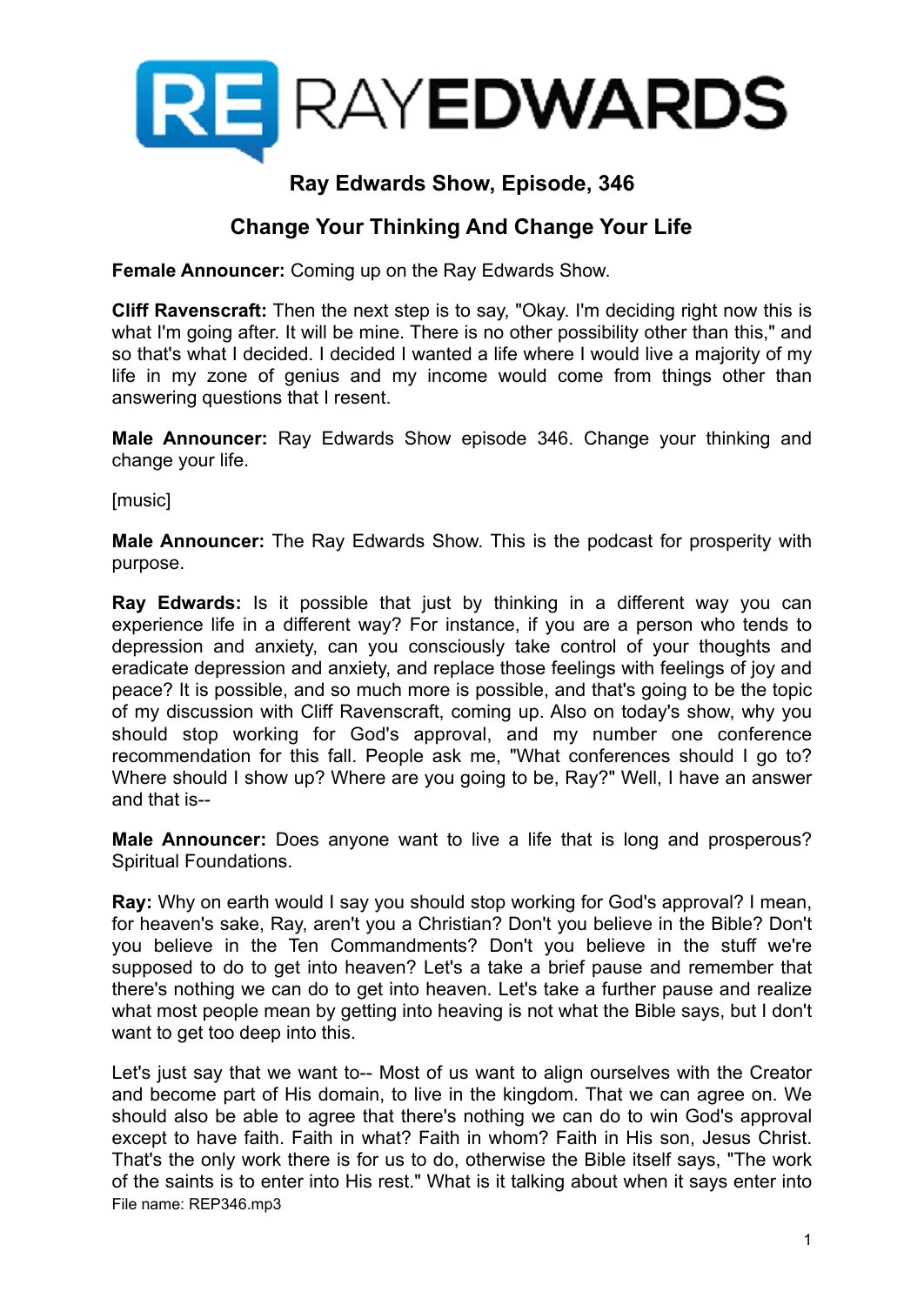

His rest? Well, to try to make a complex subject close to simple, in the old covenant in the Jewish temple there was a continuous flurry of activity having to do with sacrifices, and blood, and redemption, and covering sins and removing sins from the record.

You had to keep this up continuously or else you were in danger of being condemned and removed from God's presence, removed from His kingdom if you didn't keep yourself clean through the temple sacrifice system. When Jesus came as the Messiah who had been looked for by the Jews, this is what Christians believe and this is what many Jews believe, that Jesus is the Messiah. When he came, he once and for all settled all that work that needed to be done. He removed the need from the temple system. In fact, it was shortly after Jesus's ascension into heaven that the temple was destroyed, just as he prophesied it would be, and it's never been rebuilt. It's because that era is over.

It's interesting to note that in the old temple, there was no chair for the priest to sit in because the work was never done. The only seat that was in the temple was in the Holy of Holies and it was called the mercy seat, and only God occupied that seat. Now, who occupies that seat? Jesus Christ. The final, perfect, complete high priest who's work is done, so he is not seated at the right hand of the Father. So, all the work is done. There's nothing we can do to win God's approval. What we can do now is to enjoy God's approval, and that is a privilege that is supplied to us by the gift of grace and righteousness it had been imparted to us.

If all of this is gobbledygook to you, then let me sum up in a different way that will make more sense to you, even if you don't believe in all this spiritual stuff. You are perfect just the way you are. You don't need to be something more, something different. Be who you are, be who you were made to be. Live out that truth. As you step deeper into that truth, you'll realize there's nothing you need to do to win anyone's approval. You're already approved.

**Male Announcer:** Now, simple hacks that make life cheaper, easier and faster. Ray's Tip of the Week.

**Ray:** My tip of the week this week is the conference you must attend this fall. It happens September 7th through 9th in Franklin, Tennessee. This conference is such a big deal, I had to ask my wife's permission to miss her birthday. Her birthday is on September the 8th, and that's the day I'll be speaking at the Free the Dream Conference in Franklin, Tennessee. The Free the Dream Conference is the creation of my good friend, Cliff Ravenscraft. This conference is the one that will empower you to live the life of your dreams and break free

from what's been holding you back.

If you long to live a more purposeful, more meaningful, more fulfilling life and if you have been held back by disabilities, problems, lack of education, other people's opinions or any other limiting belief, this is your chance to break free and live the life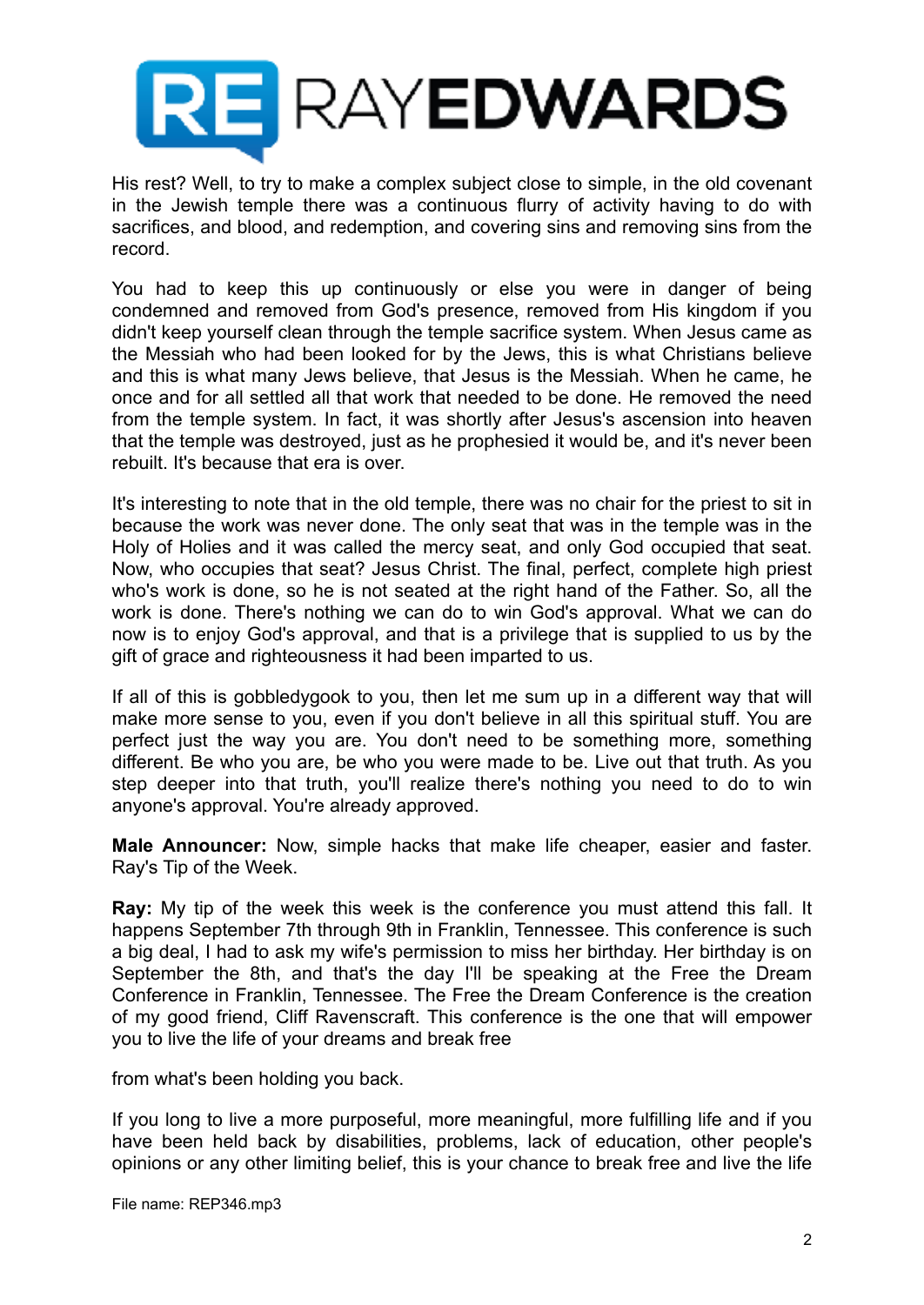

of your dreams. September 7th through 9th, Franklin, Tennessee, I will be there. I'll be speaking, I'll be there for the whole conference. I would love to visit with you there. You can get all the details and get your tickets while they last at freethedream.live. freethedream dot L-I-V-E, not dot com, but freethedream dot L-I-V-E, freethedream.live. Get your tickets now.

**Male Announcer:** And now our feature presentation.

[music]

**Ray:** Today, I'm doing something very unusual. I don't do this very often. I'm going to actually share with you an interview I did on another podcast because the content was so good I felt like it deserved to be shared here. The content of which I speak is from Cliff Ravenscraft. He asked me to come on his podcast and interview him for his audience, because he felt that I might be able to bring a different perspective on things than he might himself just telling his own story. That's what we're going to dive into today is the story of Cliff Ravenscraft and how the Free the Dream Conference came to be, and how you can change your thinking and thereby change your life.

Here you are, the podcast answer man known worldwide as the authority, the person who's trained all the top business leaders who do podcasts. If you went to the top 10, Top 20 business podcasts on iTunes, the majority of those people at some point have undergone your training, probably helped them get started and start building that platform for themselves. You had this industry wrapped up. You could have started a social media marketing world of podcasting. I know that's something that we discussed in our mastermind group.

You could have had your own high-end workshops about podcasting. You could have done podcast consulting for top New York Times best-- Well, you did that, but you decided to lay that aside. Bravely, courageously lay that aside and say, "No. Now, for something completely different," to quote Monty Python. What were you thinking?

**Cliff:** [laughs] I was thinking that I never got into this business in the first place to spend all day every day answering people's questions about what cables they need to hook up from their mixer to their computer so that they can do Skype mix minuses and all of those other things. That is not why I got into this business. I ultimately ended up doing those things because it was one way that I knew that I could monetize a business. I knew that I had a marketable skill, that became evident when people were asking me, "Cliff, how can I create a podcast like you're doing?"

I was teaching them for free, and then they began to beg me to let them pay, [chuckles] because they felt guilty for how much time I was investing. I'm like, "Dude, I'm having so much fun. I'm just so glad there's somebody who wants to hear me talk about this stuff." I used to love it, Ray. I used to love geeking out on the tech side of podcasting. In essence, I spent about eight or nine of those years doing the work I felt most called to do and that I loved. I was actually getting paid very well as a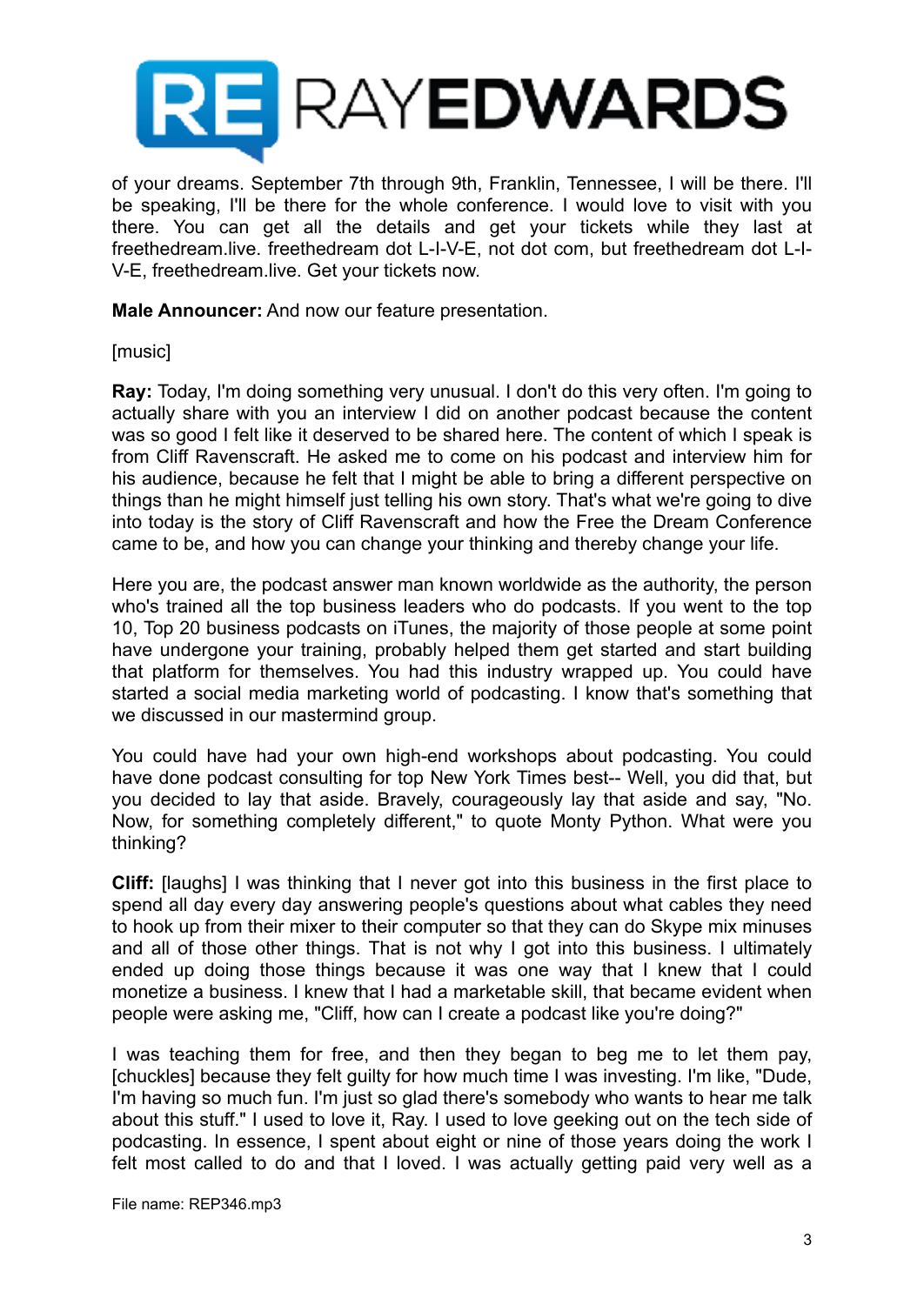

podcast consultant, and I will tell you, in the earliest days of Podcast Answer Man, I genuinely loved what I was doing.

By the way, why did I initially get into business? Why did I leave my career in insurance and all that stuff? It's because I felt called to love and serve others. More than anything, my purpose, I've known-- Ever since I was like 18 years old, I know that my purpose in life is to encourage others through Christ. If you've seen me in social media, on Twitter, on Instagram, and even my YouTube channel, it's all under Cliff EOTC, Cliff Encouraging Others Through Christ. That came to me when I was 18 years old. I created my own Cliff Ravenscraft Bible study group called EOTC.

My desire was to find out how can I live a life devoted to encouraging others through this message that's in my heart that I believe that God has put on my heart to help people, to encourage people to become more of who they were created to be. I did realize in the beginning that podcasting was a way that I was doing that more effectively than I was as an insurance agent. Although, prior to podcasting I felt like as an insurance agent was me living out my calling, but I felt like podcasting offered even bigger.

The thing is, when I left that business world behind, of insurance, being the employee, I'm like, "Okay, I want to find a way that I can make a living by sharing my message with the world, whether it be with a microphone, or video, or content. I just want to put my thoughts, my feelings, my message into the world, in hopes that it will encourage, educate, inspire, motivate other people. I want to do this because I love people and I care about people. I want to serve people, but I also want to serve my family by providing for them financially and how do I make a living from this?" Becoming the Podcast Answer Man became that obvious route.

Then I found that I did love it, because I think about the past 12-- No, it's been the past 11 years that I actually did podcast coaching and consulting. That was the focus of the last 11 years of my life. When I think about what I've been able to do, there are literally 30,000 podcasters that are putting content out on a consistent basis now, that learned how to podcast from me. To think about how many of those people are putting messages of hope, hope is the environment where all things thrive, and to know that I played a part in that, that is like, "Wow."

I may not have hundreds of thousands of people who subscribe to my podcast. I have hundreds of thousands of people who are subscribed to YouTube channel, which selfishly I can tell you there's a part of me that wishes I had that. A part of me believes that ultimately, one day it will come, but it's not my ultimate goal. My ultimate goal is to love and serve others, but because of my goal to love and serve others, and then doing that through podcast coaching and consulting, I have helped people launch podcast that are actually having a positive, profound impact in people's lives.

There are people that have podcasts that have hundreds of thousands of subscribers. There are some people out there that have overall audiences of a

File name: REP346.mp3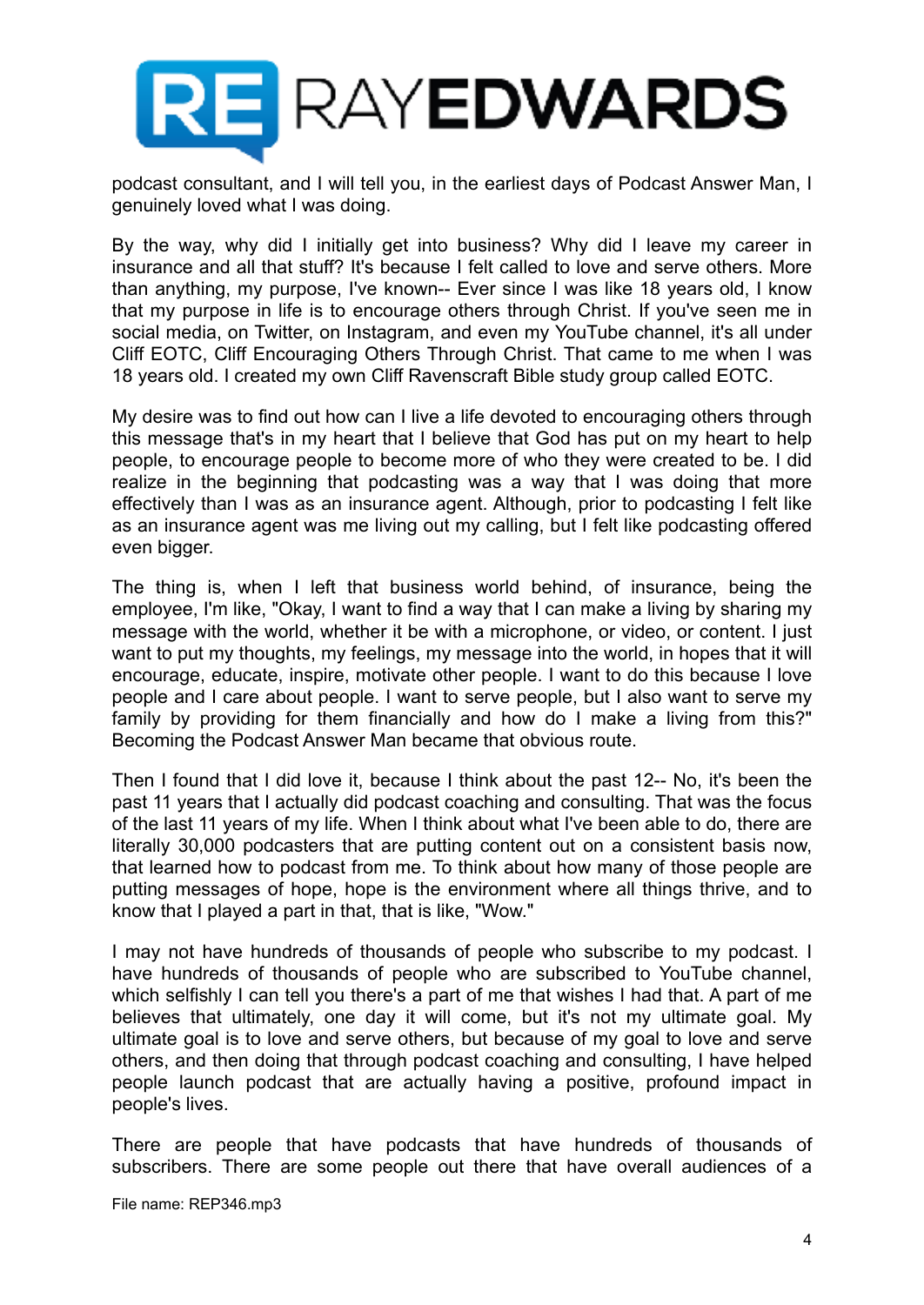

million plus followers. To know that I've been a part of helping those people get that, that's been a huge blessing. But, Ray, I got bored of it. It was just before January 2016, somewhere in 2015 it started to drive me crazy. I was so bored of doing the same thing over and over again. So much so that I almost-- What's the word? I felt a little bitter every time I got a question in my inbox with the subject line, "Quick question".

#### **Ray:** You resented it?

**Cliff:** That's the word. I began to resent the questions that came in. Then, all of a sudden, I'm feeling guilty for resenting it. It's like, "Well, Cliff, this is such a gift that God has given you. All of this wisdom and understanding about how all of this works. You see how it's having a ripple effect in the world, and you know the answer to their quick questions, why on earth are you resenting it? How selfish can you be?" It's like, "But I'm bored." This isn't getting me out of bed at 4:30 in the morning, excited to start my day anymore. I don't know why that is. It used to, but it doesn't anymore. That feeling and the resentment to those questions continued to grow, little bit by little bit, incrementally, until ultimately, by the time January 2016 came, I was ready to completely divorce myself from Podcast Answer Man.

**Ray:** Okay. Pause the story right there because I'm going to do a little time travel and go back three years. I think, watching this process from the outside, through the lens of our friendship, I think in 2013 I saw the genesis, the seed being planted, that allowed the 2016 change to be possible. Before I share that, there's something you said that was profound, I want to highlight it. "Hope is the environment in which all things thrive." That is so important it's worth writing down, putting in your journals, sticking on the wall where you see it every day, because-- I have a friend who says, "The person in the room with the most influence is the person who has the most hope."

No matter what room you're in. You could be in a room full of heads of state, and if you're the janitor and you have the most hope, you actually have at your disposal the most influence in the room, if you know it. Back to 2013. I think I was present during a time when you met with another person who literally initiated a shift in your identity that allowed you to leave the world of podcasting behind three years later. Do you know what I'm talking about?

**Cliff:** I don't and I'm eager to hear the next statement out of your mouth.

**Ray:** You had dinner with Ken Davis, and the next day, you told me what had happened at that dinner. He had invited you into a mentoring relationship, and you began a transformation that I believe was the externalization of what was going on inside you. Realizing who you were, what your identity was, and as that became more clear, you began shedding the old Podcast Answer Man identity.

**Cliff:** Interesting. Not that it's important, but now that I know exactly what you're talking about, it was November, 2014. November 14th, 2014. Yes, that conversation.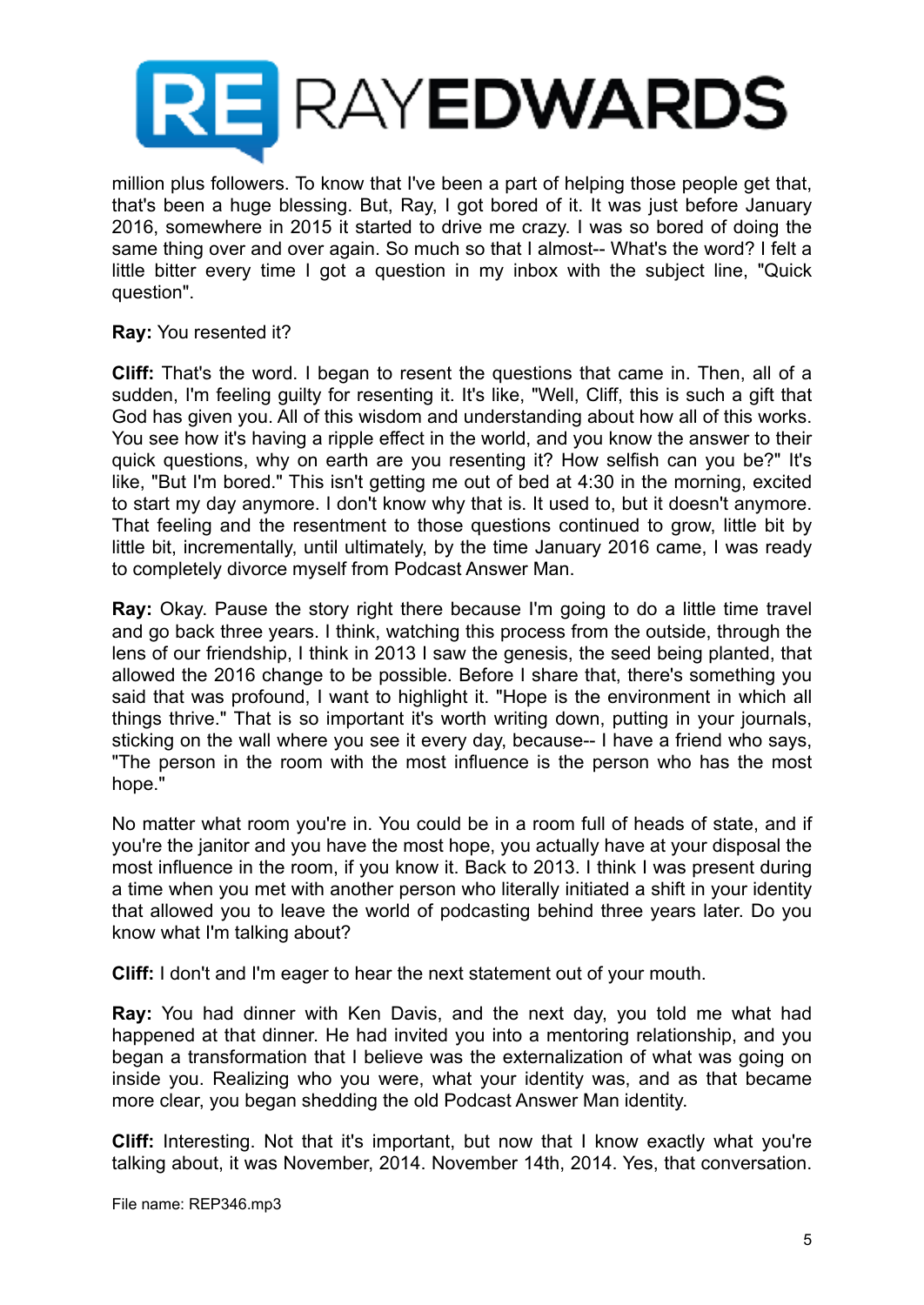

Definitely I can see that as being the genesis of a major shift in my life. I do agree that every aspect of my life, some that are mentionable, some that are even not mentionable, but all aspects of life have been changed as a result of the catalyst that that conversation was for the physical change in my body, which I do believe also was not just shedding the weight of the pounds and visceral fat around my waist, but also I do agree that since then it was shedding off the weight of limiting beliefs that were holding me back, that said that the only way that I can make a living encouraging others is by doing this.

**Ray:** Yes. I know people listening to this know this story, but give the quick recap of the physical transformation, and then let's skip back to your decision to step into this new business.

**Cliff:** The real quick *Reader's Digest* version of this is that, in January 2009, after my first full year in business working around the clock, very unhealthy, very sedentary lifestyle, living majority of my adult life as an obese person, I almost died. That began a desire to change myself physically, to lose some weight. I weighed 272 pounds, so I was nearly 300 pounds. After I recovered from surgery in January 2009, I began a process of pursuing health and fitness trying to figure it out. Over the course of about a year and a half, I lost 50, 60 pounds, something like that, and I was feeling really good, but I eventually gained it all back. I could give you excuses, whatever the case may be, but I gained it all back, just like everybody says you will.

Then I had several false starts here and there, and what happened was at one point in 2012, I decided I wanted to be professional, paid public speaking, and I also wanted to become known as a keynote speaker, which was wild and crazy for me to even think of at the time. The very first speaking gig that was a major platform booster for me in that realm, was Michael Hyatt and Ken Davis, their platform conference. At that point, I'm already losing some weight, and so I'm feeling pretty good about myself, but then they invite me to come back and speak a couple months later at another platform conference and I've gained some weight. Then the next year I'm invited to come back and I've lost weight. I'm just up and down.

November 2014, I was all the way back up again, and I was so frustrated with myself. I woke up that morning in November 2014, I was getting ready to go down, I was speaking in the morning, and I went to put on my suit jacket that I had just purchased and had custom fit to me two weeks prior, and I couldn't button the jacket. in two weeks, I had already gained so much weight that I could even button the jacket that was custom fit for me two weeks ago. Ray, I was an emotional mess, but thanks to the Score Conference, I know that getting on stage and speaking to an audience, it's not about me it's about them. I was able to deliver what I was expected to deliver, which was advice and encouragement and inspiration and motivation for people to go out and build a podcast.

I did that successfully, but people came up to me, Ray, and they said, "Cliff, man, I am so inspired by your journey and what you've done, and you're a role model for me." I got to tell you, Ray, in that moment, in all of that praise, I felt like a fraud.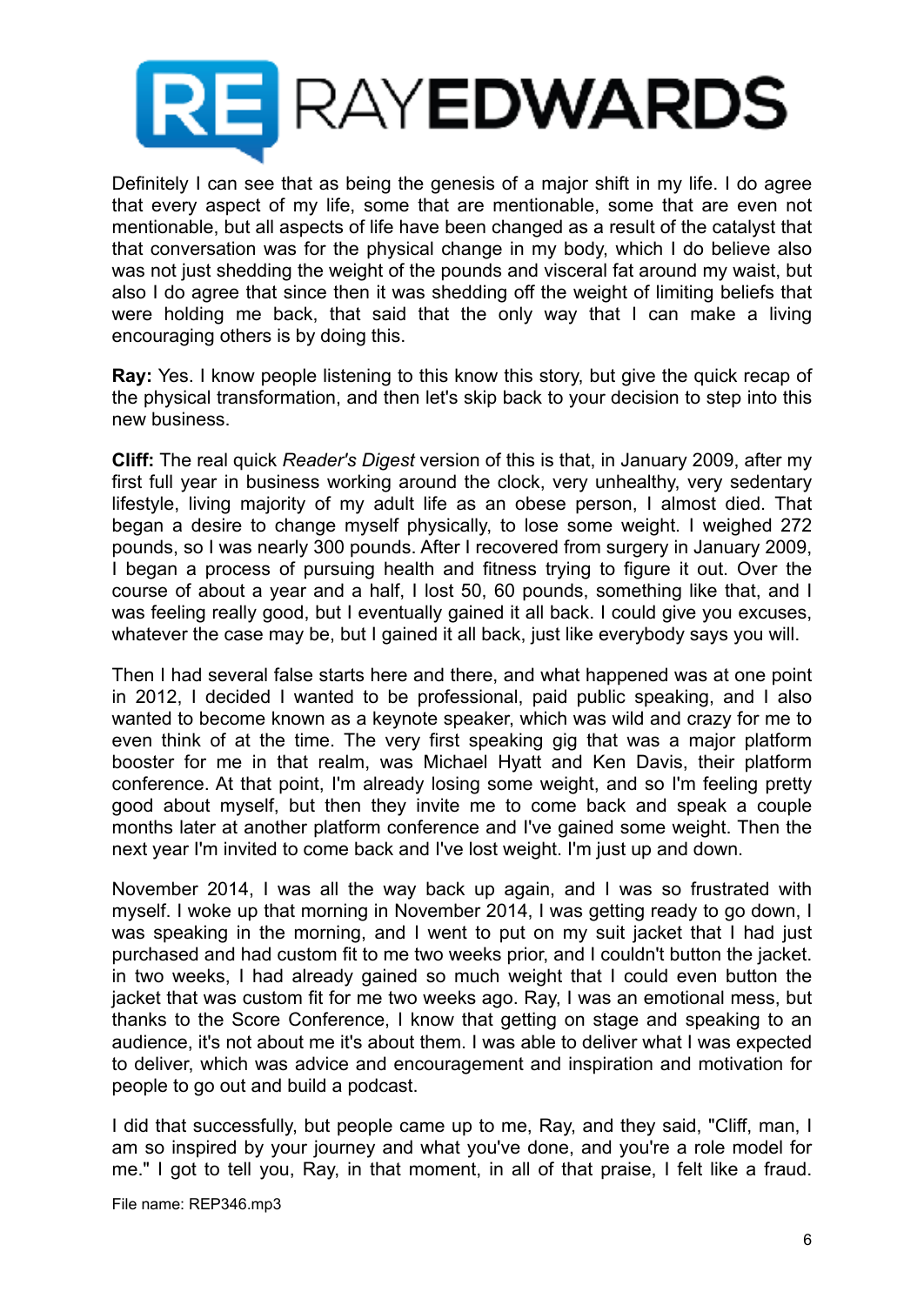

Because I desired to be a role model. I desired to be a role model, I desired to be an example of living life according to who you were created to be. The problem is, I was not created to be an obese, unhealthy person that's going to die in five to six years from a heart attack because of how lousy I'm treating my physical body. To know that people were seeing me as a role model and a model of success that they're trying to emulate in their own life, made me feel like a failure.

I had already been dealing with that internally, and that morning just highlighted it. That night at the speaker dinner, Ken Davis comes to me and says, "Cliff, I've never offered this before, but I feel God prompted me to offer this to you. I'd like to offer to be your personal mentor in the area of health and fitness." He gave me a bunch of commitments. He says, "If you accept this, I want you to read my book, I want you to read a book called *Younger Next Year*. I want you commit to working out six days a week, every week, for the rest of your life, and in six months from now I want you to complete a triathlon with me in Nashville, Tennessee."

**Ray:** You said yes to all that?

**Cliff:** I said yes to every single bit of it, and like, "Thank you, God, for giving me this offer from someone." As a matter of fact, it was because you were just working out and you had mentioned at that same event, you had already experienced some pretty significant physical transformation yourself. I said, "Ray, how are you doing this?" You said, "Well, I have this workout partner." I said, "Yes, I've tried those, but I usually find those demotivating," and you said a word to me, you said a phrase. You said, "I found somebody that I felt like this is somebody I don't want to let down, and that motivates me."

Internally, I pray, "God, I wish-- If that would be the key to this, would you give me somebody who could be an accountability partner to me that I wouldn't want to let down?" I'm not kidding you, the very next night, Ken Davis says all of this. He says, "I feel God prompting me to offer this to you." I'm like, "Now, this is a man I would not want to let down."

**Ray:** Wow. So, fast forward to today, what's the current result of your fitness training?

**Cliff:** I'm currently down 85 pounds, I work out at least six days a week every week, and I have done it every week since November 2014, with the exception of four different times. Twice because the doctor asked me to recover from some upper respiratory infection, and two times because of travel, but beyond that, consistently. My identity, I am a man who is the master of his physical body. I am well below 200 pounds now, and I feel awesome physically. I've never felt stronger. Visibly, in the mirror, in any photo that you take, I'm 45 years old today. If you take a photo of me and put it right next to me when I was, let's just say 30 years old, I look younger now than I did when I was 30.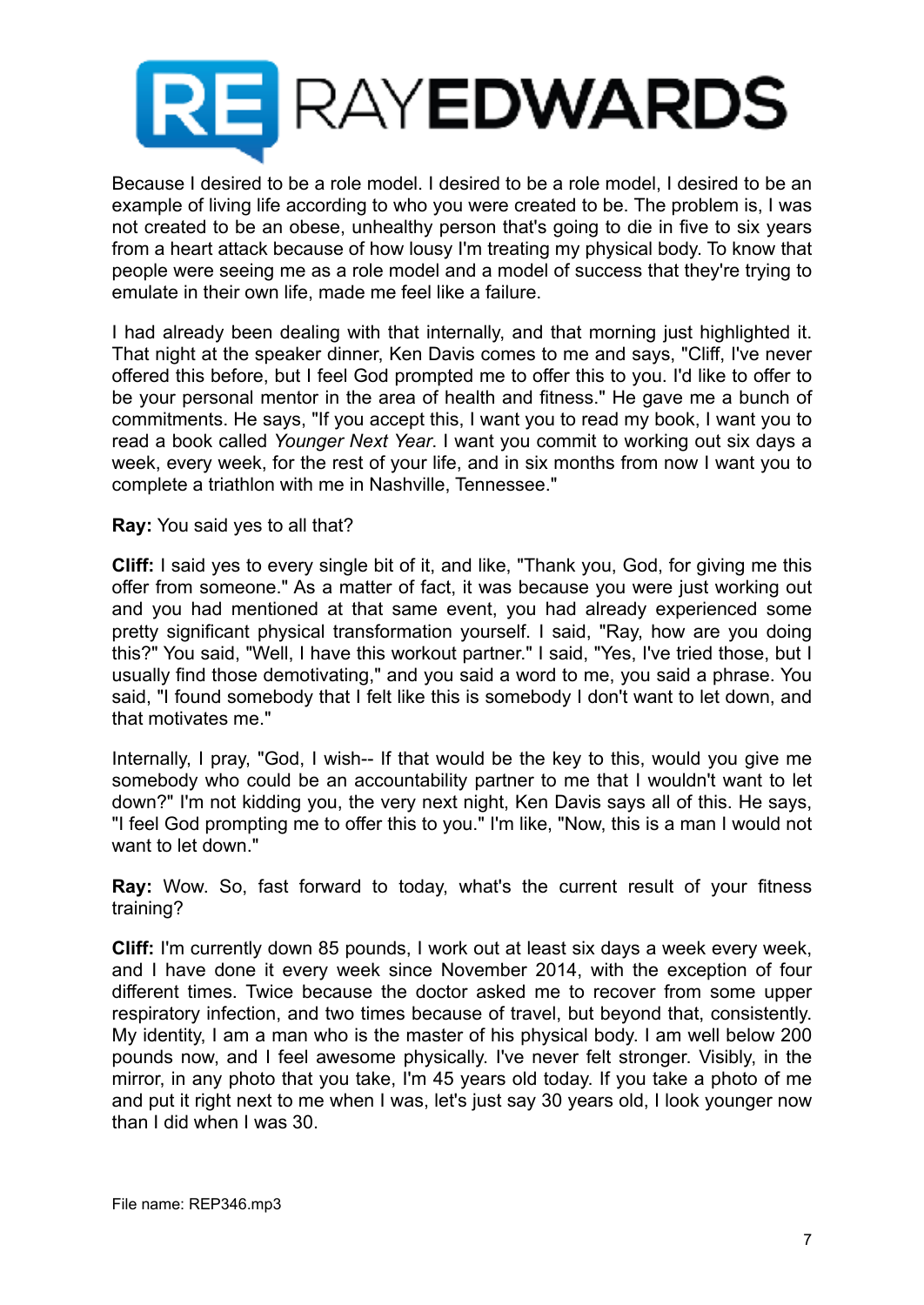

**Ray:** Yes, absolutely agreed. I believe the shift in identity, the way you think about yourself, is what has fueled this on an ongoing basis. So, that leads back to where we started, which was you decided to shed the Podcast Answer Man identity and step into a new way of fulfilling your mission in life. Can you talk about that?

**Cliff:** Yes. I think that I had the desire earlier on. I can tell you the desire was really heavy in me in 2015, because I was-- You know what, I do believe how the weight loss journey added into it was because there are over a thousand people around the world right now that have emailed me and said, "Cliff, I now work out six days a week every week, and I will for the rest of my life because I was inspired by you," and I'm like, "Now, that is why I got into this business." That's the kind of influence and impact I want to have in this world.

**Ray:** I just want to interject, because somebody recently-- I say this to encourage you as well as to encourage others. Somebody recently, I was showing them one of your videos, and they said, "Well, that guy is really full of himself." I said, "Yes." Because St. Irenaeus wrote, "The glory of God is a man fully alive." In other words, a man full of himself and full of the Holy Spirit, which is how you become full of yourself. I think that's the key. As you became more filled-- Our friend Kary Oberbrunner says, "You need to show up filled up," and that's what you've been doing. That's why you have a thousand people following you on your fitness journey, working out, training with you.

I remember one of our close friends in the beginning of this saying, "Well, you know, I don't know that you can be a role model for people until you've actually accomplished the end goal," and you just kept on going. People talk about a thousand true fans, you got those in your fitness journey, but there's more. There's something that led you to make a big, bold, audacious decision to do something that's coming up in a couple of months. Let's move on with your journey to become more of a role model.

**Cliff:** That's it. I'm noticing that I'm having this impact and influence, and then I'm noticing a theme among my Podcasting A to Z students. I'm noticing that there are people who are signing up for Podcasting A to Z who already have a podcast. People who have already gone through Podcasting A to Z twice, and now they're signing up for a third time, and they're like, "Cliff, I don't have any questions related to podcasting all, I just want to tap into the way you think about things. I want to pose questions to you, and I just want your raw, unfiltered, unedited thoughts about this, because I know you're not going to beat around the bush, and I'm going to tell you what I believe, and you're going to tell me whether or not you agree with that belief, and you're not going to worry about hurting my feelings either, and I love that about you." I'm like, "Wow."

What I found is that I have people who are actually paying me for mentoring, like life coaching stuff. The question I kept asking myself, I wonder is there a way that I could make my living or generate income, but is there a way that I could make a living from being a source of entertainment, education, encouragement, and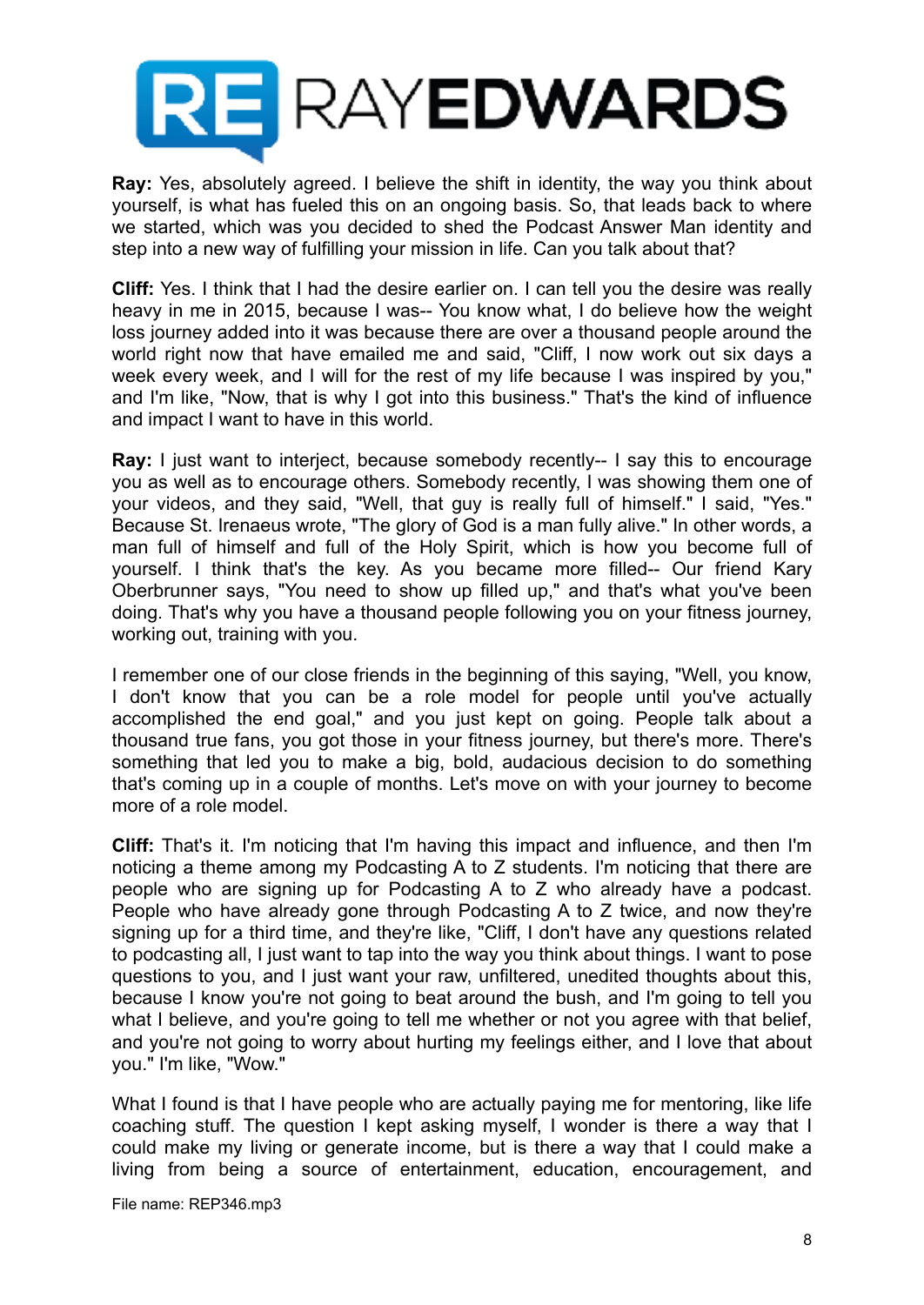

inspiration without the need to answer any questions whatsoever related to podcasting. Is that even possible? Then I thought to myself, is there anybody out there that does this on a scale that would allow me to pursue maybe the kind of success that I hope to achieve in life as far as margin of time, margin financially.

The only person I could think of just off the top of my head was Tony Robbins. I'm like, "Hey, okay. Well, if Tony can do it-- Well, maybe that's just because he's Tony." Then I started talking about this. You and I had private conversations before I started talking about this stuff publicly, and you said-- What did you say? You suggested I do something.

**Ray:** I suggested that if you wanted to have a career like Tony's, a business like Tony's, maybe you should experience some of his teachings, some of his products, go to one of his events.

**Cliff:** Crazy thought, huh? [laughs]

**Ray:** Yes.

**Cliff:** It was like, "Why don't you spend some money and buy some of the things that you would expect somebody to buy from you one day?" That's exactly what I did, and so I was like, "Hey, you know what? Yes, I'm going to spend a couple hundred dollars. I'm going to buy some of Tony's teaching products, and I'm going to sign up for the VIP ticket to his conference, and I'm going to take my wife with me." Stephanie and I went to Unleash the Power Within in June 2016. Just before that, I was listening to his Creating Lasting Change audio program.

Those two things combined started to radically shift my mindset, and I'm like, "Yes. What Tony is doing in my life just by sharing these insights, this is what I want to do for other people." Of course, I'm sitting there, thinking, "But Tony's already doing this." People kept telling me, they say-- Ray, you've told me this several times, "Cliff, don't worry about that. There are people who for one reason or another may never actually hear this stuff from Tony because they don't like the way he cusses so much and stuff like that. There are just going to be some people that are more naturally drawn to you, and you could teach the same insights, the same concepts, and you can own that message 'cause you're going to make it your own with your own stories, and you're going to have that impact and influence in people's lives."

I'm like, "Yes, I guess maybe I could." I dabbled with it, and I'm like, "Well, okay. Maybe I'll start offering-- I wonder if I could start offering one-on-one mentoring." Because I hadn't done one-on-one in a while. I started offering, I said, "Listen, I'm going to do a one-on-one coaching package. Right now, I'll let you hire me for just one hour. If you want to hire me for one hour, it's this dollar amount, but the only stipulation is that we can't talk about the technical aspects of podcasting. You want to talk to me about your fitness goals, if you want to talk to me about your life, you want to talk to me about your business transition ideas, you want to talk to me about what it is you want from life, as long as you don't ask me anything related to a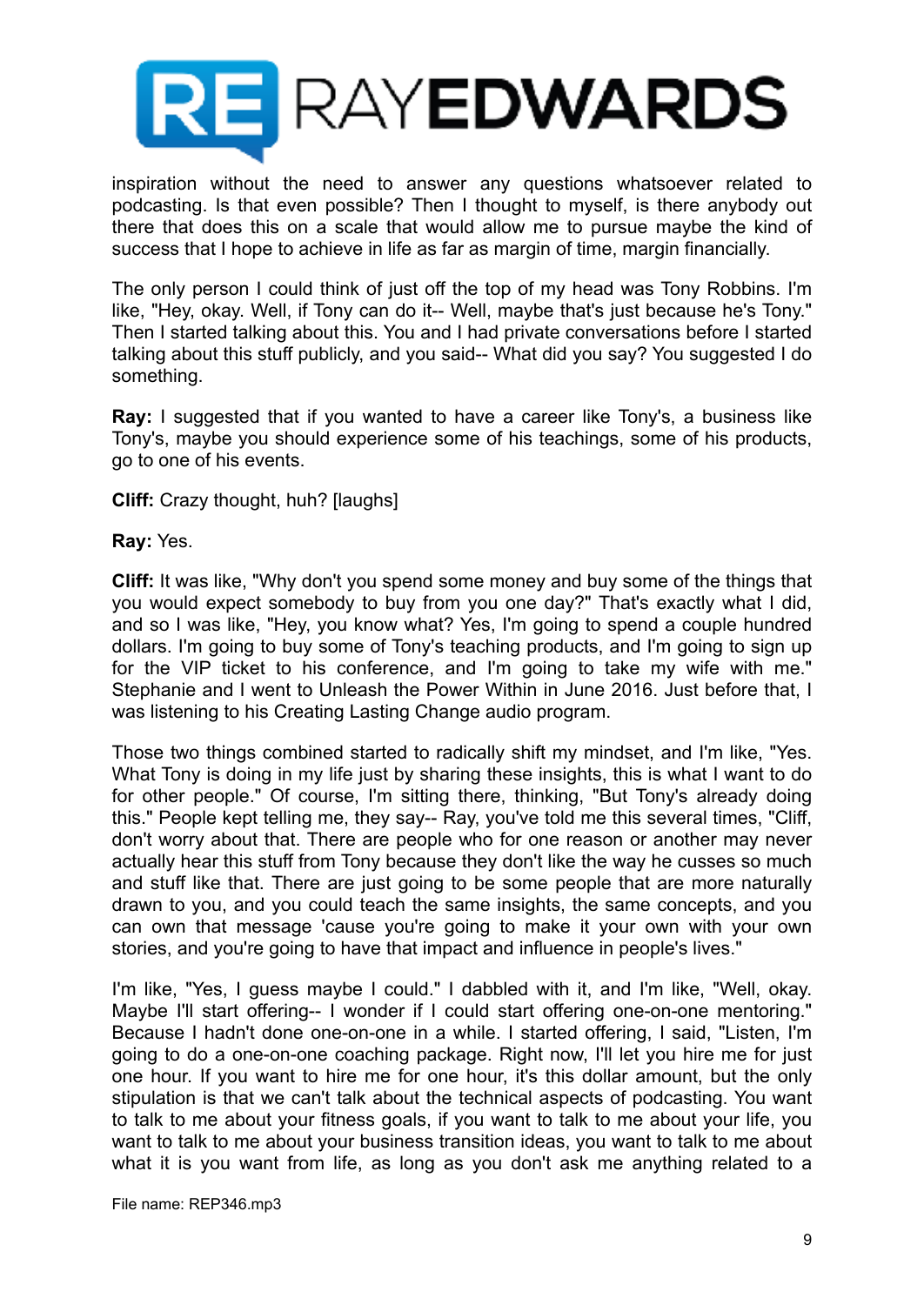

technical issue related to your podcast, you can hire me for one hour." I'm like, "I wonder if anybody will take me up on it."

The next thing you know, I had 15 people hire me, and I'm like, "Okay." Then, if you fast forward all the way to September of last year, which is September 2017, I read the book *The Big Leap*. That's where I discovered in *The Big Leap*, which by the way is a book by a man named Gay Hendricks, I encourage everybody to go read this book, *The Big Leap.* When I read this book, I discovered that podcasting was what is called my zone of excellence. I could forever make a living doing my zone of excellence, but it doesn't--

**Ray:** That sounds good. Your "zone of excellence" sounds good.

**Cliff:** Exactly, it does. It sounds like the ultimate goal for business, right? To find your zone of excellence and profit from it, and to know that it's secure, recurring. You could do this for the next 20 years, and financially you'll have the margin you desire to have in life, but it wasn't leading to the fulfillment that I desired in life. It wasn't the full expression of who I am, and it wasn't the full value that I wanted to add to the world. I don't discount how many people's lives are better today as a result of all the podcasts that I helped people create, but the reality is, man, I think about the last opportunity of how many things have been in my heart that I felt compelled to share with the world, but I never shared because I was too busy helping other people put their message into the world.

I dealt with that for a little while, and I realized my true zone of genius is actually me creating content or products and services of my voice, my message, sharing my teaching, and having that direct influence and impact. I'm like, "Okay, I know this is my zone of genius. Now, is it possible for me to live inside of my zone of genius a minimum of 80% of my time?" I first asked myself the question, what do I want out of life? Cliff Ravenscroft, I want a life where 80% or more of my waking hours are me inside my zone of genius. I'm willing 20% to do things that I don't love, and to do things that will enable me, but 80% of my waking hours, I want to be doing something that makes me come fully alive, so that I get back to the place where every morning at 4:30 I'm jumping out of bed eager to start my day.

That's what I wanted. Then I asked myself, what would it take for that to be possible? As soon as I asked myself that question, one of the insights that I've learned, Ray, is we have this wonderful gift from God called our subconscious mind. Have you heard this teaching that our subconscious mind was created in such a way that any question you ask it, by design, it is required to provide answers?

**Ray:** Yes. So, if you're asking terrible questions, you're going to be getting terrible answers. If you're asking, "Why can't I ever lose this weight? Why does it always come back?" Don't ask that question.

**Cliff:** [chuckles] Don't ask that question, because you will get lots of big questions. Why do I always screw up as a husband? Why do I suck as a father? If you ask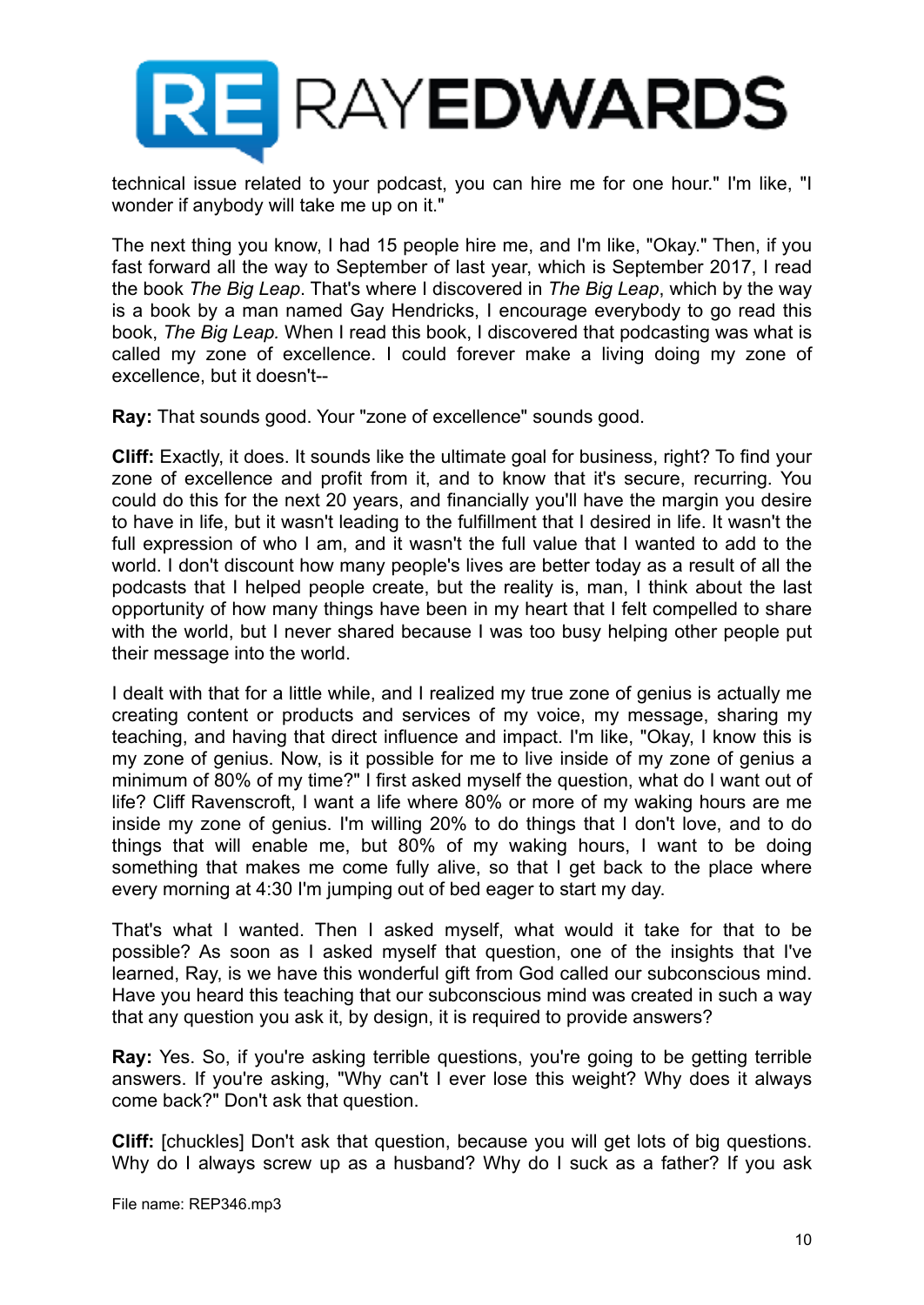

those questions, you may not actually ask them out loud, but you know we all have dabbled in those kinds of questions, and our subconscious mind is giving us reinforced ideas. It's like, "You ask me that question, I'll come up with some ideas and--"

**Ray:** Here is ten reasons why you suck.

**Cliff:** Yes. If you start asking yourself the question-- Here's what I want. What would I have to do in life so that I could make a living from entertaining, educating, encouraging and inspiring others, where zero of my income comes from podcasting? I asked myself that question right after reading *The Big Leap*, and within 90 days, that actually was a reality for me.

**Ray:** You had to make some big decisions to make that happen.

**Cliff:** Yes.

**Ray:** Let's talk about what a decision is.

**Cliff:** Sure. Actually, the word "decision" is a very powerful word, I believe our language is so much more important than we could possibly imagine, and the word "decision" is a powerful word if you know its true meaning. The word "decision," by the way, comes from the Latin root word "-cide". So, if you think about "-cide", it's either to cut off or to kill. I've heard two different meanings for the original Latin meaning of it. "-Cision," by the way, you have "incision" is to cut, and "-cide" is to kill, so you've heard "incision," that's what a doctor will do with a scalpel, he wants to cut things open or cut something off. Then you have, also, "-cide" like "pesticide." Well, that's to kill pests.

If you actually make a decision, or you decide something, what you're doing is you're killing off any other possibility other than what you said you're going to do. You have to ask yourself, "What do I want," and then the next step is to say, "Okay, I'm deciding right now, this is what I'm going after. It will be mine, there is no other possibility other than this." So, that's what I decided. I decided I wanted a life where I would live a majority of my life in my zone of genius, and my income would come from things other than answering questions that I resent.

**Ray:** Wow. The importance of really making a decision is another thing you need to highlight as you're listening to this conversation, because saying "I want to," "I wish," "I hope maybe I can do this if things work out," "I've got a plan B, but this is what I kind of want to do," all those things are telling me and are telling your subconscious mind you haven't really decided, there's always an escape hatch that you'll always take.

**Cliff:** Absolutely. So, you have to pursue it, it's got to be the end-all-be-all. There is no opportunity for failure. I may attempt things that don't work, and some people call that failure, I call those learning experiences, or basically where I learn things that aren't going to get me what I want, but I'm just go and try something different.

File name: REP346.mp3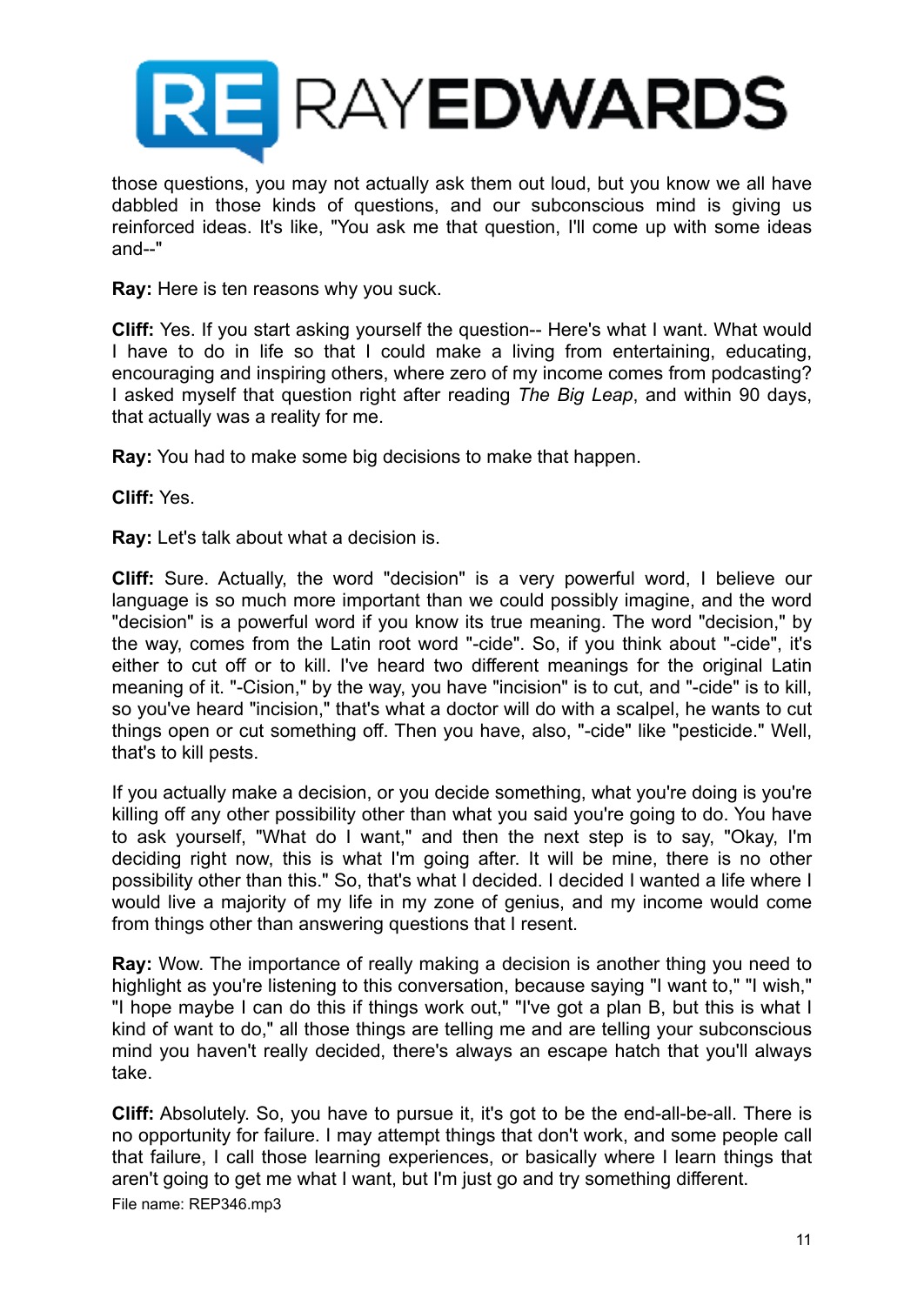

**Ray:** So, when you say it was a reality, the answer to that question was reality, what did that look like? What were you doing that you weren't doing before?

**Cliff:** Sure. The thing is, first of all, I asked myself, "Okay, how much income do I need to generate," and I had a dollar figure. Then I asked my subconscious mind-- I don't go, "Hey, subconscious mind," but I asked myself the question, "Okay, what could I do? What streams of income could I create that tap into my zone of genius that would replace the income that I had previously from all the podcast-related stuff that I was doing?" I came up with 10 different streams of income where any one of the 10 would have replaced 100% of the income previously. I had 10 different options available to me, and Ray, I chose to go for three of them. In effect, in the pursuit of three different streams of income, I'm actually making more money today than I was previously.

**Ray:** You're working more, too?

**Cliff:** No. I used to feel guilty, I no longer feel guilty about this, but I work a fraction of the time.

**Ray:** It was a set-up, I knew the answer to that question. You've made a big decision to share this process with a lot of other people. You've got a conference coming up. I want you to talk about Free the Dream, who that's for and what it's about.

**Cliff:** It's very clearly for people who have a dream inside of them that says, "I wonder what life would be like if I could-- fill in the blank." But they have thoughts like "That's not responsible, there's no way I can do that, other people can do that, but I can't, who am I to be able to do that, the world doesn't need another fill in the blank. The world doesn't need another life coach, the world doesn't need another financial counselor, Dave Ramsay has got that covered, Tony Robbins has got that covered, Ray Edwars has got that covered, Cliff's got that covered. The world doesn't need it. Who am I?"

People who struggle with any of those things, anybody who's on the fence, who's like, "I don't even know what my dream is," because they don't have the freedom to dream. It's like dreaming seems selfish. It's for those people, but it's also for those people who are already so ingrained, they know exactly what it is they want to do, they know what they're called to do, they've taken steps, some of them have already left the day job, but they're still struggling to make ends meet. They're still struggling with mindset issues of actually getting paid extremely well for something that they love, and they feel guilty about that. They have problems, they have issues. It's like, "Listen, I have a great product, people love it, I have testimonials out the wazoo, but I can't seem to force myself to actually sell it because I feel sleazy selling it."

All of those people with all of this stuff that's holding them up, I decided I wanted to create Free The Dream as an environment that is oxygen-rich, where these glowing embers of a dream can be fanned into a furnace, flame that would never be quenched, because in this environment of hope, where all things thrive, including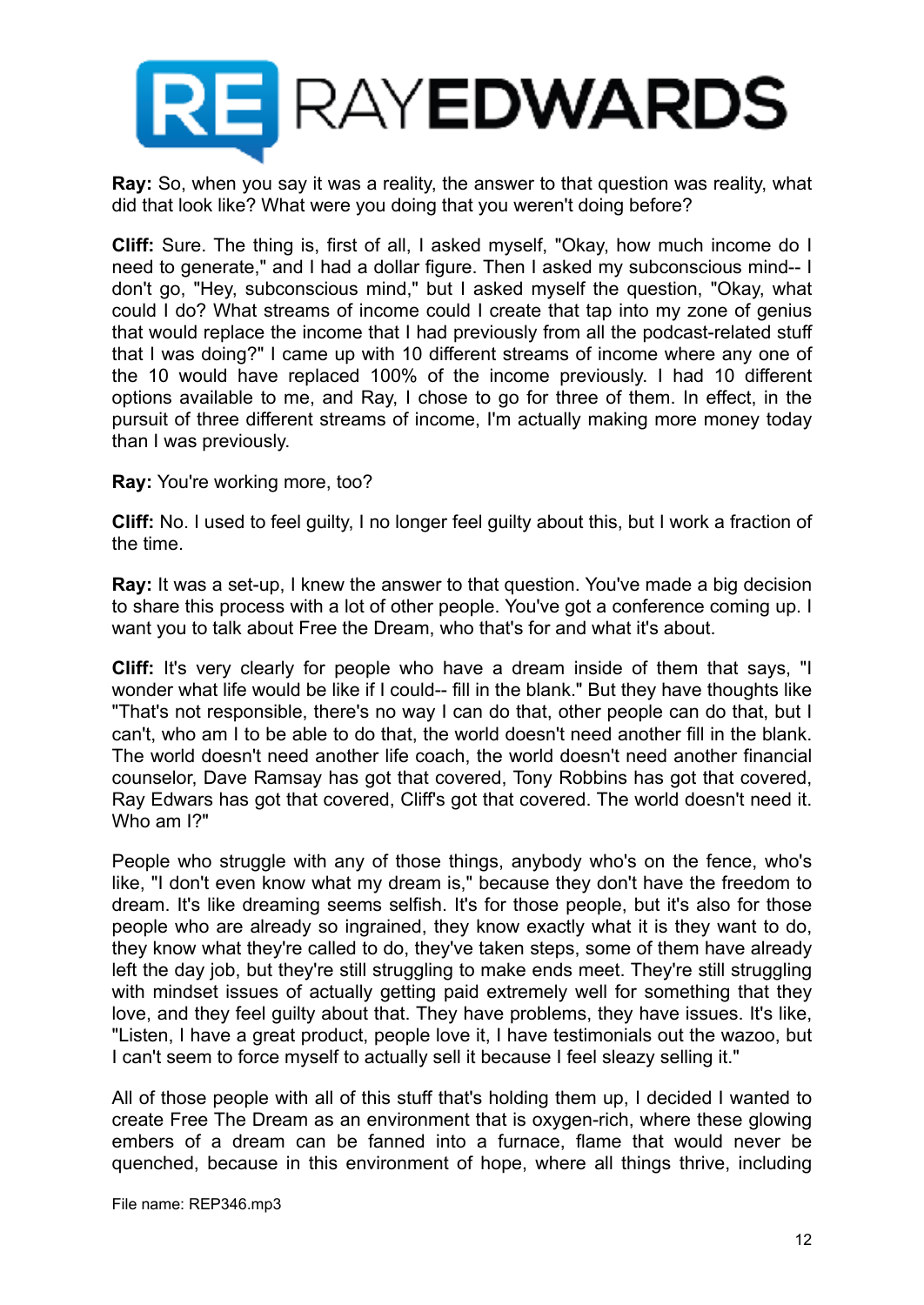

your dreams, you're going to be faced with a team of people that I've pulled together, that have been the greatest resources for insights, inspiration, education, that have radically profoundly impacted my life. The speakers, including yourself, Ray, that I've brought to Free The Dream are going to share the greatest insights that they've shared with me, that have benefited my life, that allowed me to achieve the success that I've achieved today.

I haven't yet reached out to Tony and asked him if he'll come speak at my event, maybe that's down the road, but the thing is, I'm going to take the things that I've learned from Tony and I've learned from other people out there, some living, some not living today, that I haven't yet invited. I'm going to take all of those things that I've learned and I'm going to repackage all of that with my own distinctions from life and my own stories, and I'm going to share in multiple different sessions my own insights based upon what I've learned. In essence, I want to provide what has been so radical in my life. I want to make sure that that's shared with anybody who has a dream that wants to get up excited every single day to live a life for which they were created.

**Ray:** I'm going to tell you something that I have not told you up until this moment. I am so excited about this environment of hope that you're creating at Free The Dream. I know I'm speaking there, but I'm more excited about attending and being in that environment because there's something that happens when you're in an immersive environment like that, that does not happen when you're just listening to a program on the treadmill or on the cycle. That's all good, but when you're in an environment where you're out of your normal day-to-day routines and distractions, you're focused on making this shift and you're committed to the process, and you are surrounded by people who are also committed, change happens in those rooms.

The thing I haven't told you is, you knew that I had registered for a Tony Robbins event this summer, and I decided to put that off actually probably until next year. One of the key reasons was, I felt like I would get-- This is just the flat truth, I felt like I would get more value being at your event than I would get at that Tony Robbins event this summer.

#### **Cliff:** Wow.

**Ray:** I love Tony, I love his work. I've still got lots to learn from him, but for me right now, in this season of my life, even though I'm a speaker, I had that feeling that I'm going to get more value and I want to be fully committed to being at Cliff's event from beginning to end, and immersing myself in that process. I'm a lifetime learner and I encourage anybody who has a dream that has not been totally set free in your life, you need to be at this event. I have no vested interest in asking you to do that other than I want this for you.

**Cliff:** Awesome. Well, Ray, thank you so much. I know that you have a hard, fast limit for your time right now because you have another commitment right at this very moment. I'm going to thank you so much for being on the show. I just want to let

File name: REP346.mp3